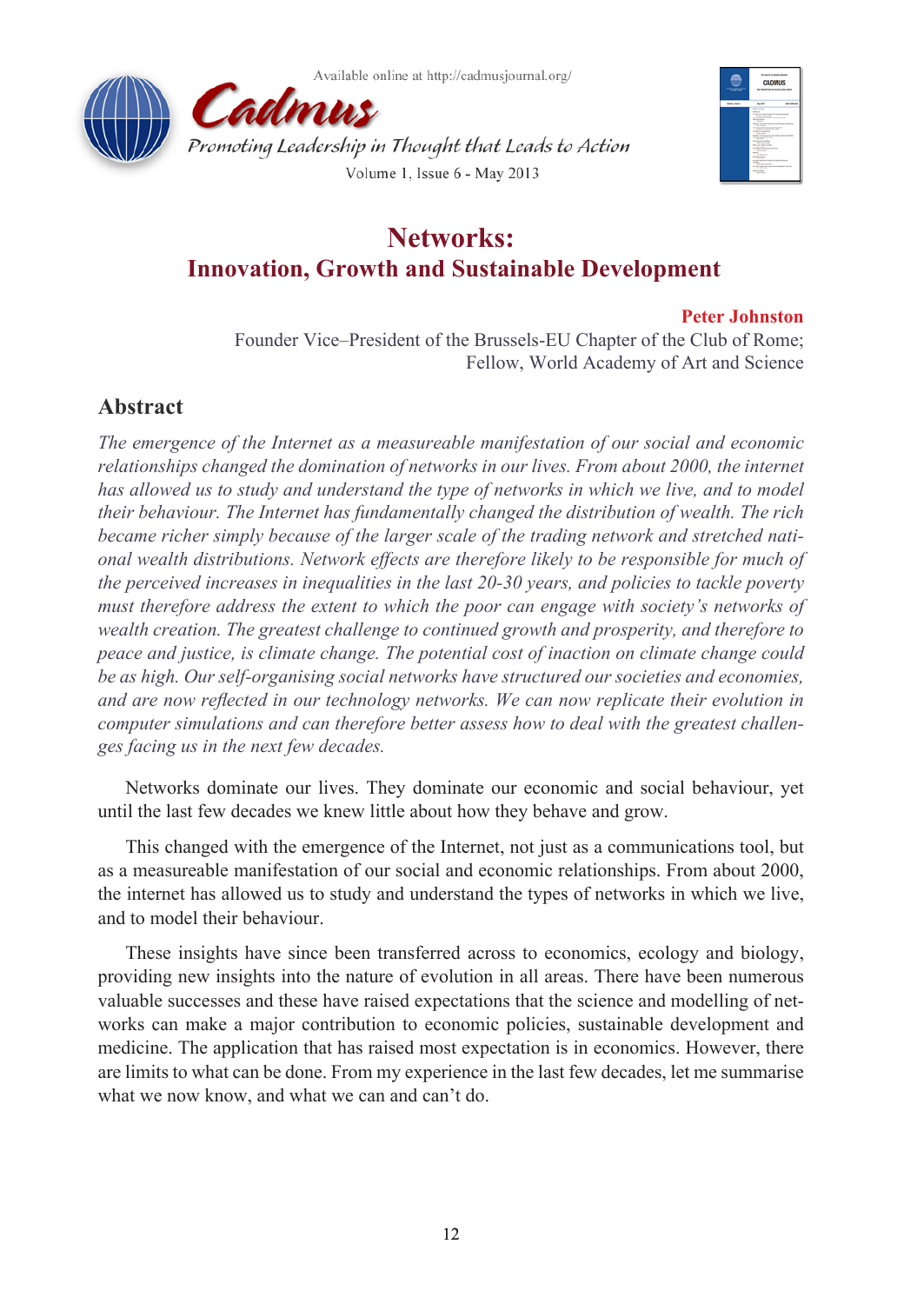## **1. Self-Organising Networks**

There is now no doubt that social and economic systems have most of the characteristics of one of the four types of self-organising networks: scale-free, "small-world" networks. It is worth reminding ourselves what these characteristics are: A power-law (n<sup>x</sup>) relationship between nodes (people, businesses etc) and the number of links between them, and a power-law distribution of other key parameters (wealth, influence, and also fluctuations around dynamic equilibria etc.). Such networks emerge naturally in nature and society, and give rise to the

*"Computer simulations can never reflect the full complexity of human behaviour and interactions."*

dominance of "hubs" – key individuals and businesses; to the inequalities we know so well as Pareto's 80/20 rule; to "non-linear" responses to change, and to the fluctuations we see in equity markets.

The dynamics of such networks can also now be well modelled. They emerge naturally as a result of simple rules of "preferential attachment" to more connected nodes and are robust to disruption (which is why the Internet was designed this way), and therefore also to deliberate change by policy intervention. Their evolution is also "path-dependent", so the effect of a policy intervention depends on the starting point and previous history. They are in continuous evolution, don't have static equilibria, and are susceptible to "boom and bust cycles".

#### **2. The Challenge to Economic Analysis and Projection**

The economic models used by all main-stream economic institutions are still "dynamic stochastic general equilibrium" models. However, the recognition that our economic and social systems are complex dynamic networks requires new modelling approaches, notably "agent-based" modelling, that explicitly recognise the interconnectedness of different agents (people, businesses and parameters). These models can replicate and "explain" many of the characteristics of our economic systems. However, economic and social change can only be studied by letting computer simulations of the interplay of complex interactions "play out", and computer simulations can never reflect the full complexity of human behaviour and interactions. We will therefore need to continue to use a combination of General Equilibrium models for short-term steering of our economic systems, and "agent-based" network models for more long-term analysis of growth, innovation and sustainable development.

## **3. Boom and Bust in Networks**

A first useful insight emerged very quickly with the boom and bust of "Internet-related" companies in the period 1998-2003. PC-based dial-up access to the Internet and GSM mobile telephony are both classic "network" technologies; the value depends on the square of the number of users.\* Growth is therefore initially hyperbolic: It follows Metcalfe's law (faster than exponential), but then slows as the utility of additional links and participants diminishes. All growth patterns are self-limiting; network growth also slows and eventually saturates,

<sup>\*</sup> The value of a network is related to the number of participants and number of others they can connect to: the square of the number of participants.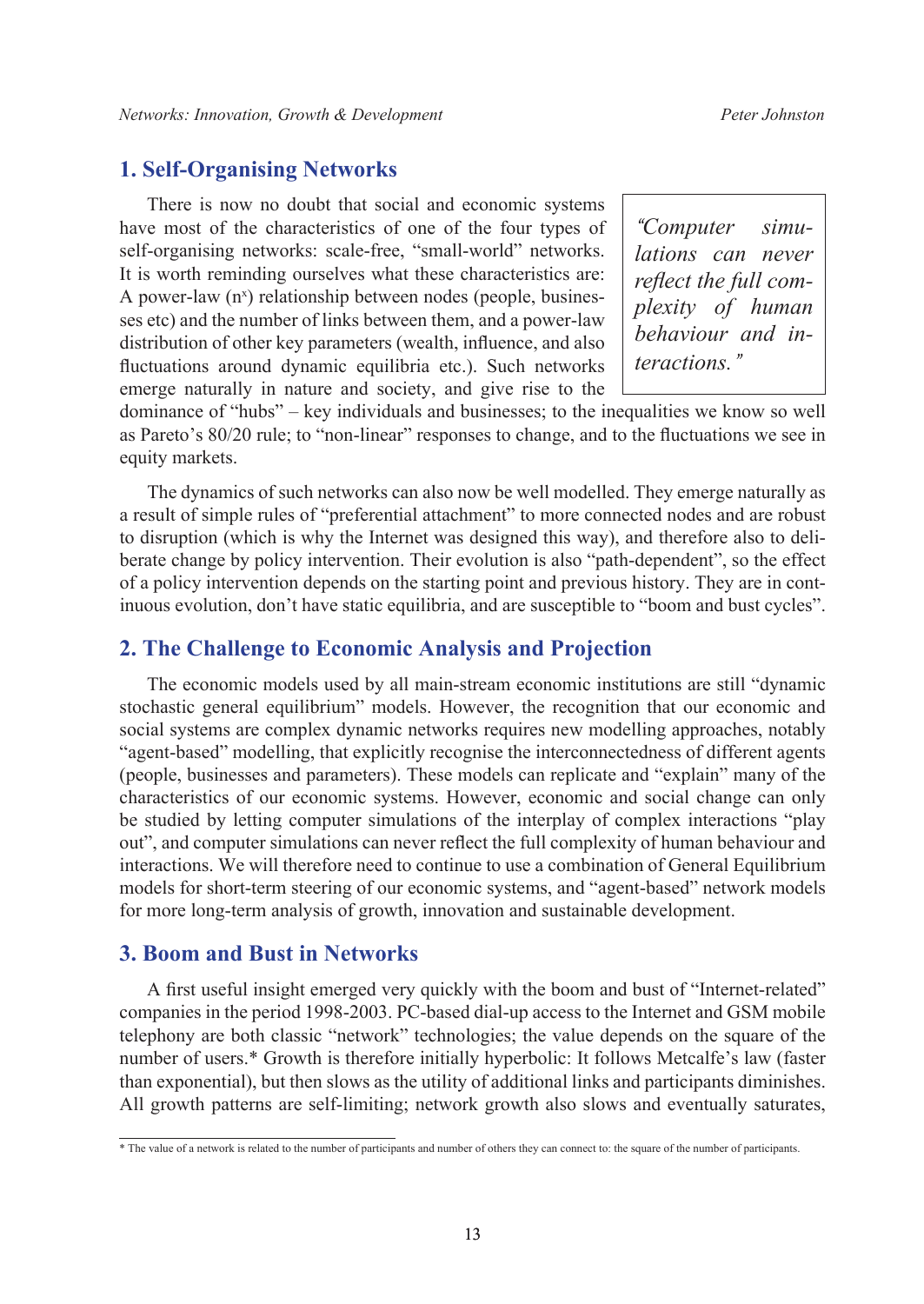as in the case of the penetration of GSM telephony and PC-internet use, and now seen in social networks such as Facebook. Equity value of Internet and GSM-related companies which had been grossly inflated by extrapolations of ever-faster "exponential growth" collapsed as the growth-rates slowed. A simple model of self-limiting hyperbolic growth well reflected the evolution of technology use, with growth rates following its first differential and equity-values, the second differential. A more complex but analogous pattern underlies the current economic crisis, with its origins in the business, banking and government networks which followed an unsustainable enthusiasm for debt-financed investment.

*"Smaller national and regional trading networks have a much smaller range of wealth, so globalisation has made the rich richer simply because of the larger scale of the trading network."*

## **4. Growth, Equity and Poverty**

The growth of scale-free complex networks generates inequalities in most of their key parameters. In the internet, this is seen most notably in the number of links per node and the number of visitors per website. These follow "power-law" distributions with large numbers of nodes with few links and a few with many, much like the distribution of wealth in a population. Globalisation fundamentally changed the scale of networks in which we live – more, and more varied contacts, both socially and in trade. The Internet added and complemented this by fundamentally broadening and speeding-up our networks. These changes naturally change the distribution of wealth: Smaller national and regional trading networks have a much smaller range of wealth, so globalisation has made the rich richer simply because of the larger scale of the trading network. In addition, the rich end of the global wealth distribution exists in most countries and stretches national wealth distributions. Faster and wider trading on the Internet opens new opportunities and makes a few people richer faster, and may even increase inequalities, but is unlikely to change the poverty of billions, and puts new downward pressure on the wages of the least skilled in the USA and the EU. Network effects are therefore likely to be responsible for much of the perceived increases in inequalities in the last 20-30 years: Policies to tackle poverty must therefore address the extent to which the poor can engage with society's networks of wealth creation.

Despite a higher probability of large fluctuations than would traditionally be expected (in equity and bond markets), complex networks are fundamentally robust, and their long-term behaviour is therefore relatively predictable. Assessments of probable world growth and prosperity to 2050 by the OECD and the International Futures system, both using "agent-based" simulations, are very similar. Individual countries and regions go through crises, but overall changes in key global parameters such as employment rates, GDP and energy-use are projected to grow continuously over the next 40 years, as they have over the past 40 years: World GDP could be 4-times larger by 2050, but with major increases in Green House Gases concentrations and losses in bio-diversity.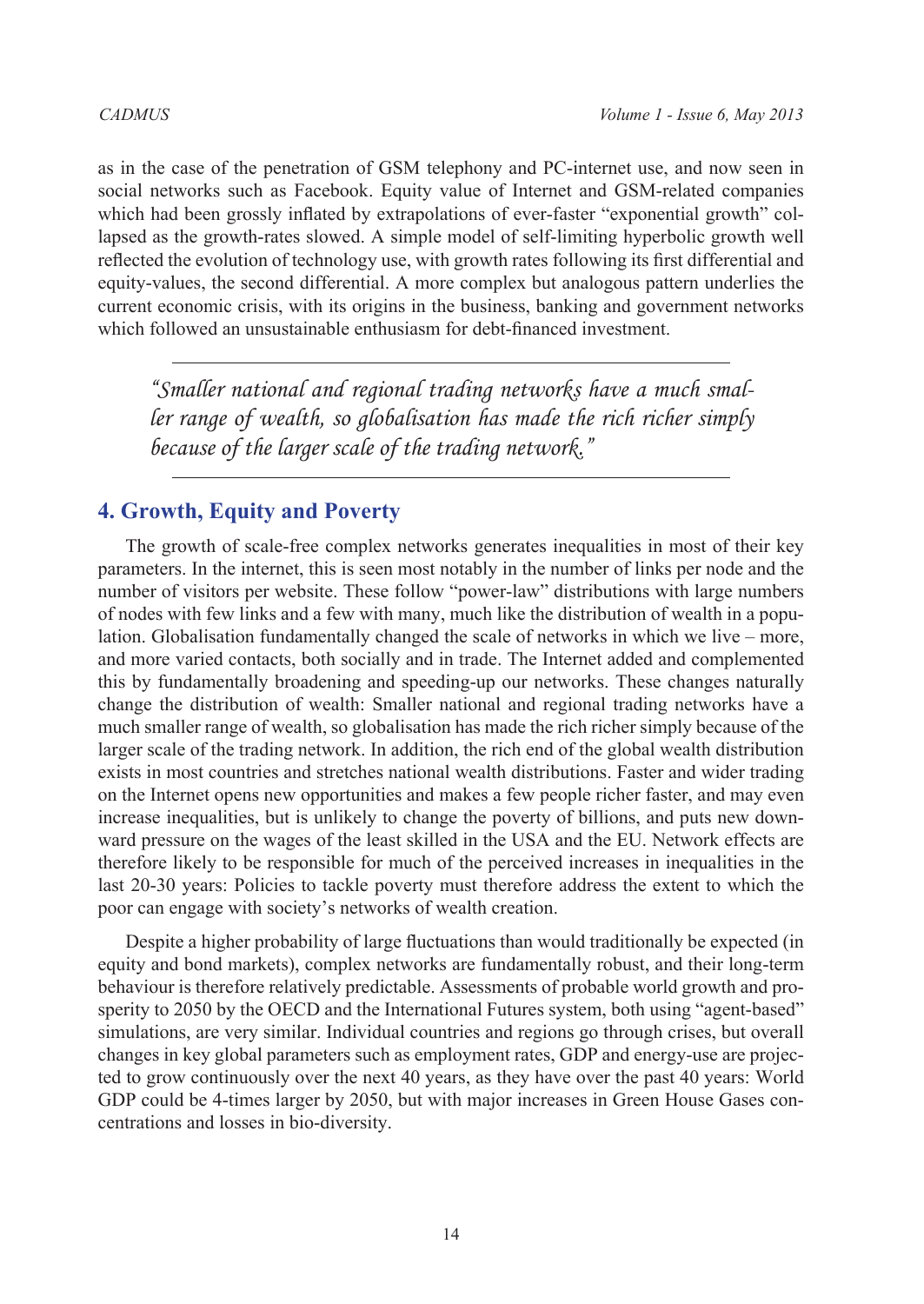However, the long-term resilience and adaptability pose new challenges to policies for sustainable growth. Because of the interconnectedness of so many parameters, no single policy measure (such as shifts in government expenditure) has a direct and linear impact on outcomes: The system adapts, sometimes in ways that were not intended. It is resilient to change. This makes "impact assessments" of single policy initiatives ineffective, and makes "cost-benefit" analysis a poor basis on which to base policy choices. Only complementary portfolios of policy measures can have significant impact, as we had shown in 2005 with the International Futures simulations. Greater investment in education, innovation, non-fossil energy and social equity could all contribute to greater and more widely-shared prosperity in 2050. A combination of increased investment in research and innovation, notably in "networking technologies"; education, health-care, and non-fossil energies, could significantly improve prosperity, equity and governance by 2050. The most effective long-term policies build around a small number of dominant drivers of change, and complement them with flanking policies to enhance adaptation.

Other policies must now focus on the intensity of links: the connectedness of people and businesses: Trade liberalisation widens and strengthens collaborations and trade, but must be accompanied by coherent regulations – banking rules, labour laws, product-safety specifications etc. The value of such approaches has been demonstrated by the increased connectivity of the European research community as a result of collaborations through EU research programmes. Not only has this reduced the fragmentation of research in the EU, but even small universities now have close links to the world's best researchers. This widens the range of new ideas that can be exploited, increases the number of skilled people that can contribute to leading-edge innovations, and helps provide a critical mass of new investment to take ideas to marketable services.

## **5. Climate Change: a Game-Changing Threat, but with Network Solutions**

The greatest challenge to continued growth and prosperity, and therefore to peace and justice, is climate change: Climate change is already beginning to disrupt regional climate systems and has increased the frequency of disruptive extremes. If these changes continue, large numbers of people will be displaced and large costs of protection and recovery will be imposed on the society. We are heading in this direction.<sup>[1](#page-5-0)</sup> The most recent assessments from the OECD indicate that, with current policies, world energy demand in 2050 will be 80% higher, with still 85% supplied from fossil fuels.<sup>2</sup> This would lead to a 50% increase in greenhouse gas (GHG) emissions, with  $CO_2$  concentrations reaching 650ppm by 2050, and global average temperature rising by 3-6 degrees C by 2100,\* and worsening air pollution. The OECD report recommends environmental taxes and emissions trading; valuing and pricing natural assets and ecosystem services; removing environmentally harmful subsidies (to fossil fuels or wasteful irrigation schemes), and encouraging green innovation.

Assessments of policy options with the International Futures system in 2005<sup>[3](#page-5-2)</sup> showed that a broader combination of increased investment in research and innovation, notably in "networking technologies"; education, health-care, non-fossil energies together with a global

<sup>\*</sup> The UK Royal Society estimated in 2011 that with 4 degrees warming, half the world's current agricultural land would become unusable, sea levels would rise by up to two metres, and around 40% of the world's species would become extinct.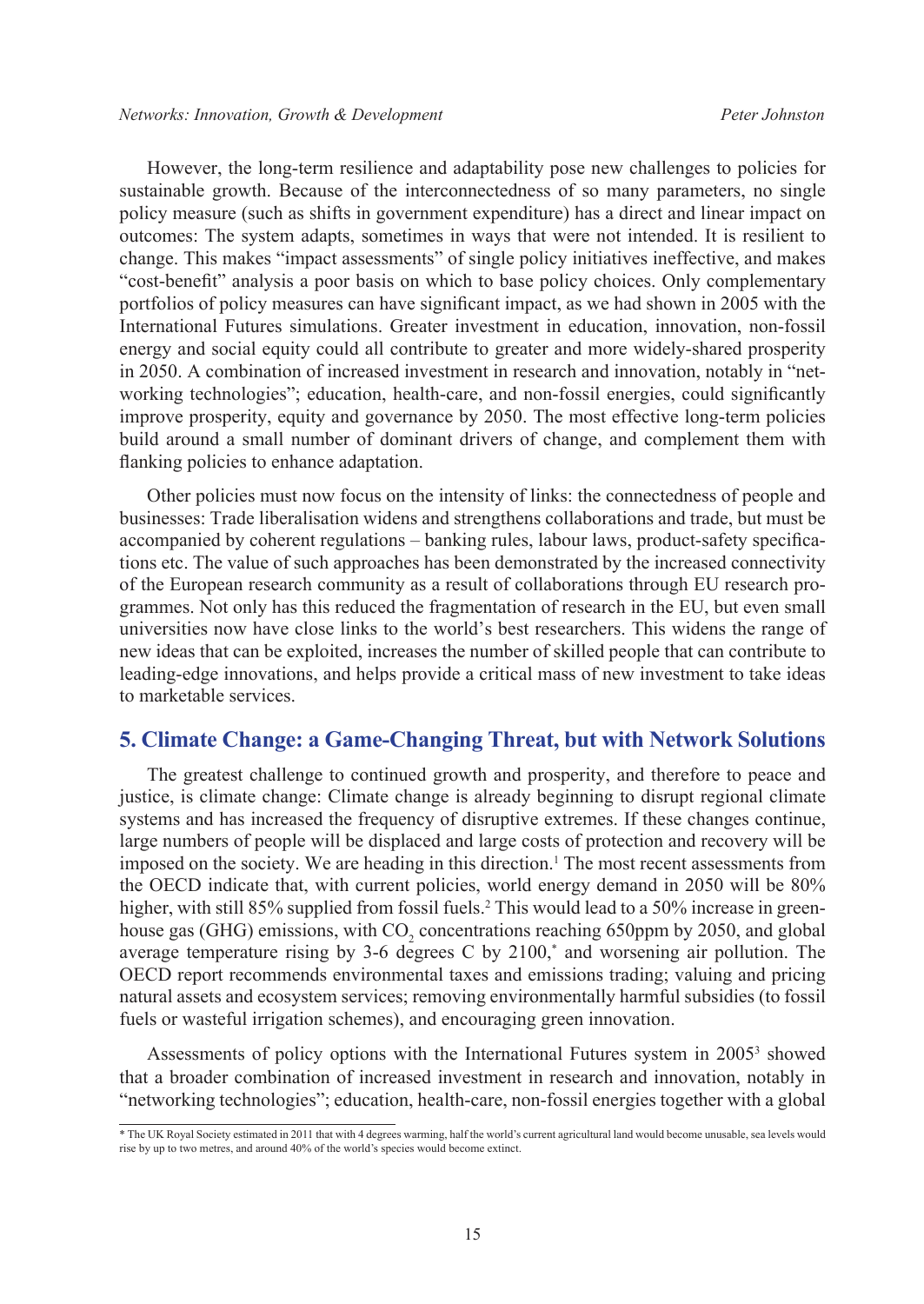carbon-emission price, would be needed to stabilise  $CO_2$  concentrations (at about 500ppm) by 2050. However, these measures would have to be implemented by most major countries: Action by the EU alone would have little effect.

More recent assessments with the International Futures system for the European Commission\* indicate that a combination of accelerated deployment of "network innovations" (broadband communications and smart-grids), together with a global market price for carbon-emissions, could cut global emissions after 2025 and stabilise  $CO<sub>2</sub>$  concentrations (again about 500ppm) by 2050. The OECD assessment indicates that global carbon pricing could be sufficient to lower GHG emissions by nearly 70% in 2050 compared to the baseline scenario and limit GHG concentrations to 450ppm, and would slow economic growth by only 0.2 percentage points per year on average.

The potential cost of inaction on climate change could be as high. The recent assessments of the changes in probability of extreme weather by Jim Hansen show the magnitude of change already experienced. If change continues at the same pace over the next 20 years, extreme weather events will impose a major burden on growth and prosperity by 2030. The assessment by Stern in 2008 indicated the cost could be 5-20% of future GDP. More recently, the OECD estimated that the cost could be 14% of average world consumption per capita by 2050. The "World in 2052" assessment by Jørgen Randers of the Club of Rome, published in 2012, estimates that the world could be 40% less prosperous in 2052 than the simultaneous OECD assessment, largely because of assumed lower population growth and the costs of adaptation to and damage from extreme weather.

So far, most government policies, to slow the growth in greenhouse gas emissions at the national, regional (EU) and world levels, have been too narrowly-based and relatively ineffective. The EU Emissions Trading System is close to collapse from over-generous emission allocations and fraud. In addition, we are now past the time when gradual reduction in emissions can alone keep temperature rises within 2 degrees C. We may soon be in the situation where we need to draw-down GHG concentrations to stabilise the climate. What can we then do to improve the effectiveness of public policies to mitigate climate change? And how do our insights into networks and innovation help?

Sensitivity analyses using the International Futures and OECD systems have shown that the three key drivers of change to economic growth consistent with climate stabilisation are 1) a robust carbon-emission price converging to the cost of capture and sequestration, 2) low-carbon energy networks that can accommodate a variety of variable energy sources and assure reliable and affordable energy for all, and 3) accelerated deployment of innovations such as high-speed communications to most people and businesses to enable structural change in products, services and lifestyles. Infrastructures are the key to effective networks, and the key infrastructures for low-carbon prosperity are:

• A coherent and robust world "carbon-accounting infrastructure" of monitoring, reporting, labelling and trade, with credits for certified sequestrations, tradable

 $\overline{\text{*}$  Using state-of-the-art models and tools for the assessment of ICT impacts on growth and competitiveness in a low-carbon economy: DG-Information Society, November 2009.